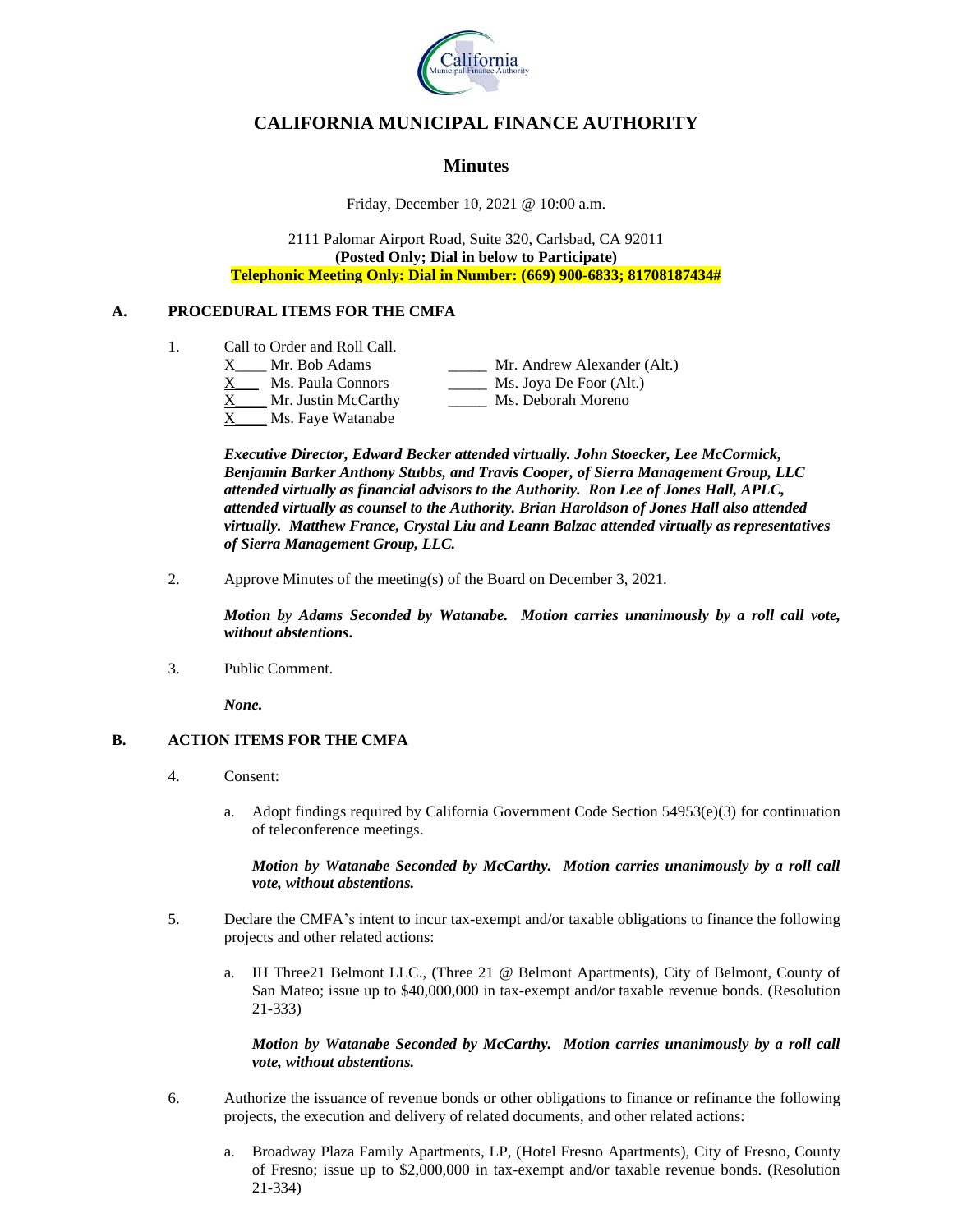*Motion by Adams Seconded by Watanabe. Motion carries unanimously by a roll call vote, without abstentions***.**

b. AMCAL Somis Ranch Fund, L.P., (Somis Ranch Apartments), Unincorporated Community of Somis, County of Ventura; issue up to \$75,000,000 in tax-exempt and/or taxable revenue bonds. (Resolution 21-335)

#### *Motion by McCarthy Seconded by Watanabe. Motion carries unanimously by a roll call vote, without abstentions.*

c. Vista Sunrise II, L.P., (Vista Sunrise II Apartments), City of Palm Springs, County of Riverside; issue up to \$22,000,000 in tax-exempt and/or taxable revenue bonds. (Resolution 21-336)

#### *Motion by Adams Seconded by McCarthy. Motion carries unanimously by a roll call vote, without abstentions.*

d. Harding Street Neighbors, LP, (Pacific Wind Apartments), City of Carlsbad, County of San Diego; issue up to \$35,000,000 in tax-exempt and/or taxable revenue bonds. (Resolution 21- 337)

# *Motion by Watanabe Seconded by Adams. Motion carries unanimously by a roll call vote, without abstentions.*

e. The Redwoods, a Community of Seniors, a California nonprofit public benefit corporation, City of Mill Valley, County of Marin; issue up to \$30,000,000 in tax-exempt and/or taxable revenue bonds. (Resolution 21-338)

# *Motion by Adams Seconded by McCarthy. Motion carries unanimously by a roll call vote, without abstentions.*

f. Little Tokyo Towers Apartments, LP, (Little Tokyo Towers Apartments), City of Los Angeles, County of Los Angeles; issue up to \$90,000,000 in tax-exempt and/or taxable revenue bonds. (Resolution 21-339)

# *Motion by Watanabe Seconded by Adams. Motion carries unanimously by a roll call vote, without abstentions.*

7. Discuss and approve a development loan in an amount not to exceed \$100,000, and the form of a promissory note, subordinate deed of trust and regulatory agreement for an affordable multifamily rental housing project (2121 Wood Apartments), in City of Oakland, County of Alameda for the benefit of a limited partnership to be formed by Harbinger Development, Inc., a Delaware corporation, and Community Revitalization & Development Corporation, a California nonprofit public benefit corporation, and other related actions. (Resolution 21-340)

# *Motion by McCarthy Seconded by Adams. Motion carries unanimously by a roll call vote, without abstentions***.**

- 8. Authorize the formation of Community Facilities District in the Unincorporated portion of the County of Los Angeles and the authorization to issue special tax bonds or other obligations to finance public infrastructure, and other related actions:
	- a. Hold a Public Hearing regarding the formation, bond issuance and appropriation limits for proposed California Municipal Finance Authority Community Facilities District No. 2021-17 (Spring Canyon).

#### *The Public Hearing was held with no comments made by the Public.*

b. Approve Resolution forming California Municipal Finance Authority Community Facilities District No. 2021-17 (Spring Canyon). (Resolution 21-341)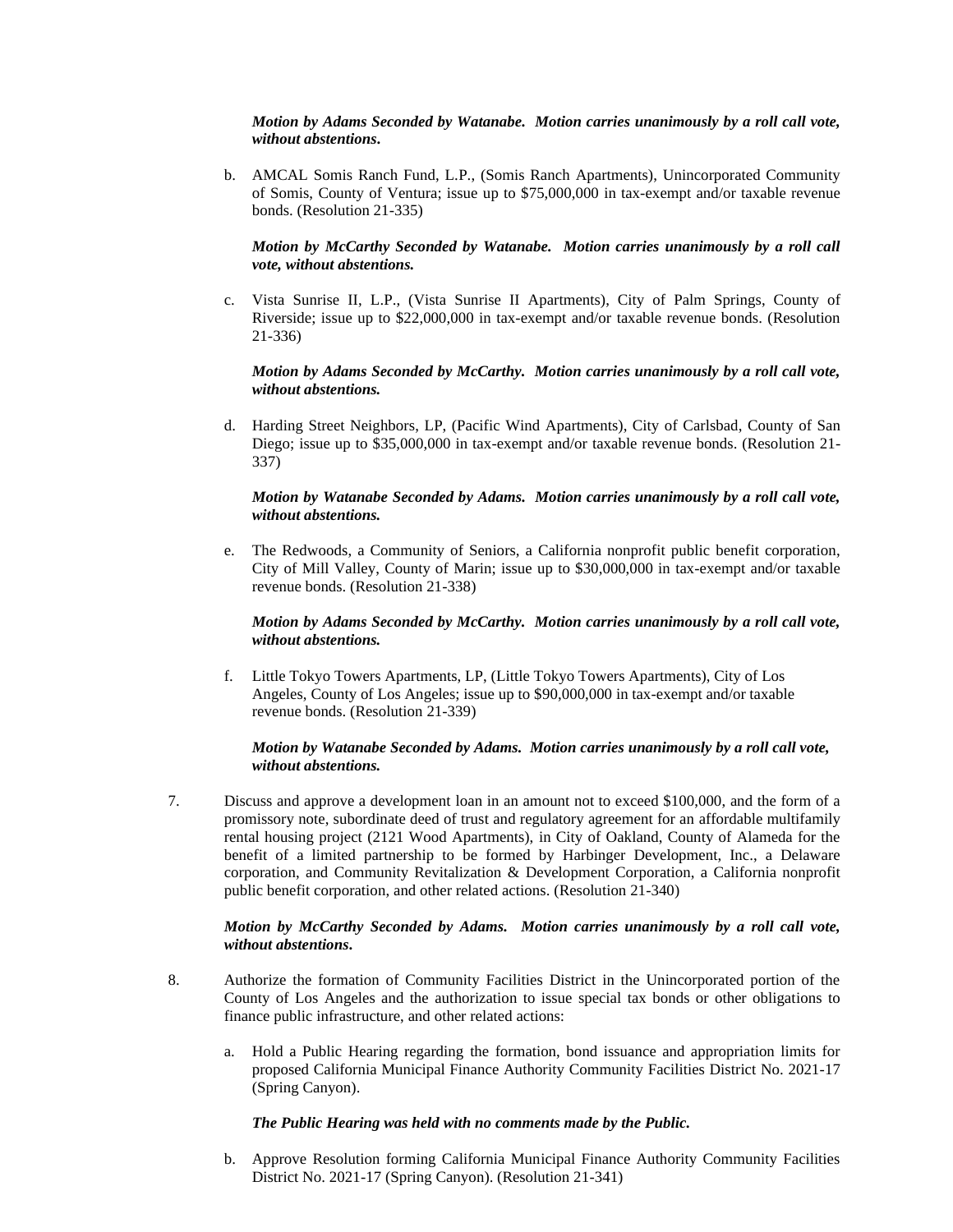#### *Motion by Adams Seconded by McCarthy. Motion carries unanimously by a roll call vote, without abstentions***.**

c. Approve Resolution determining necessity to incur up to \$86,750,000 of bonded indebtedness and other debt in and for California Municipal Finance Authority Community Facilities District No. 2021-17 (Spring Canyon). (Resolution 21-342)

# *Motion by McCarthy Seconded by Watanabe. Motion carries unanimously by a roll call vote, without abstentions***.**

d. Approve Resolution calling a special election in and for California Municipal Finance Authority Community Facilities District No. 2021-17 (Spring Canyon). (Resolution 21-343)

#### *Motion by Watanabe Seconded by Adams. Motion carries unanimously by a roll call vote, without abstentions***.**

e. Announcement of results of election.

# *Results of the election were unanimously in favor of CFD formation.*

f. Approve Resolution declaring results of special election and directing recording of notice of special tax lien in and for the California Municipal Finance Authority Community Facilities District No. 2021-17 (Spring Canyon). (Resolution 21-344)

#### *Motion by Adams Seconded by Watanabe. Motion carries unanimously by a roll call vote, without abstentions***.**

g. Introduction and Waiving First Reading of Ordinance levying special taxes within California Municipal Finance Authority Community Facilities District No. 2021-17 (Spring Canyon). (Ordinance 21- 16)

# *Motion by Adams Seconded by Watanabe. Motion carries unanimously by a roll call vote, without abstentions***.**

9. Authorize the formation of Community Facilities District in the City of Jurupa Valley and the authorization to issue special tax bonds or other obligations to finance public infrastructure, and other related actions:

#### *Ms. Deborah Moreno joined virtually at this point in time and participated in voting.*

a. Hold a Public Hearing regarding the formation, bond issuance and appropriation limits for proposed California Municipal Finance Authority Community Facilities District No. 2021-18 (Jurupa Area Recreation and Park District – Montecito/Hudson).

#### *The Public Hearing was held with no comments made by the Public.*

b. Approve Resolution forming California Municipal Finance Authority Community Facilities District No. 2021-18 (Jurupa Area Recreation and Park District – Montecito/Hudson). (Resolution 21-345)

# *Motion by Moreno Seconded by Watanabe. Motion carries unanimously by a roll call vote, without abstentions***.**

c. Approve Resolution determining necessity to incur up to \$1,400,000 of bonded indebtedness and other debt in and for California Municipal Finance Authority Community Facilities District No. 2021-18 (Jurupa Area Recreation and Park District – Montecito/Hudson). (Resolution 21-346)

*Motion by Adams Seconded by Moreno. Motion carries unanimously by a roll call vote, without abstentions***.**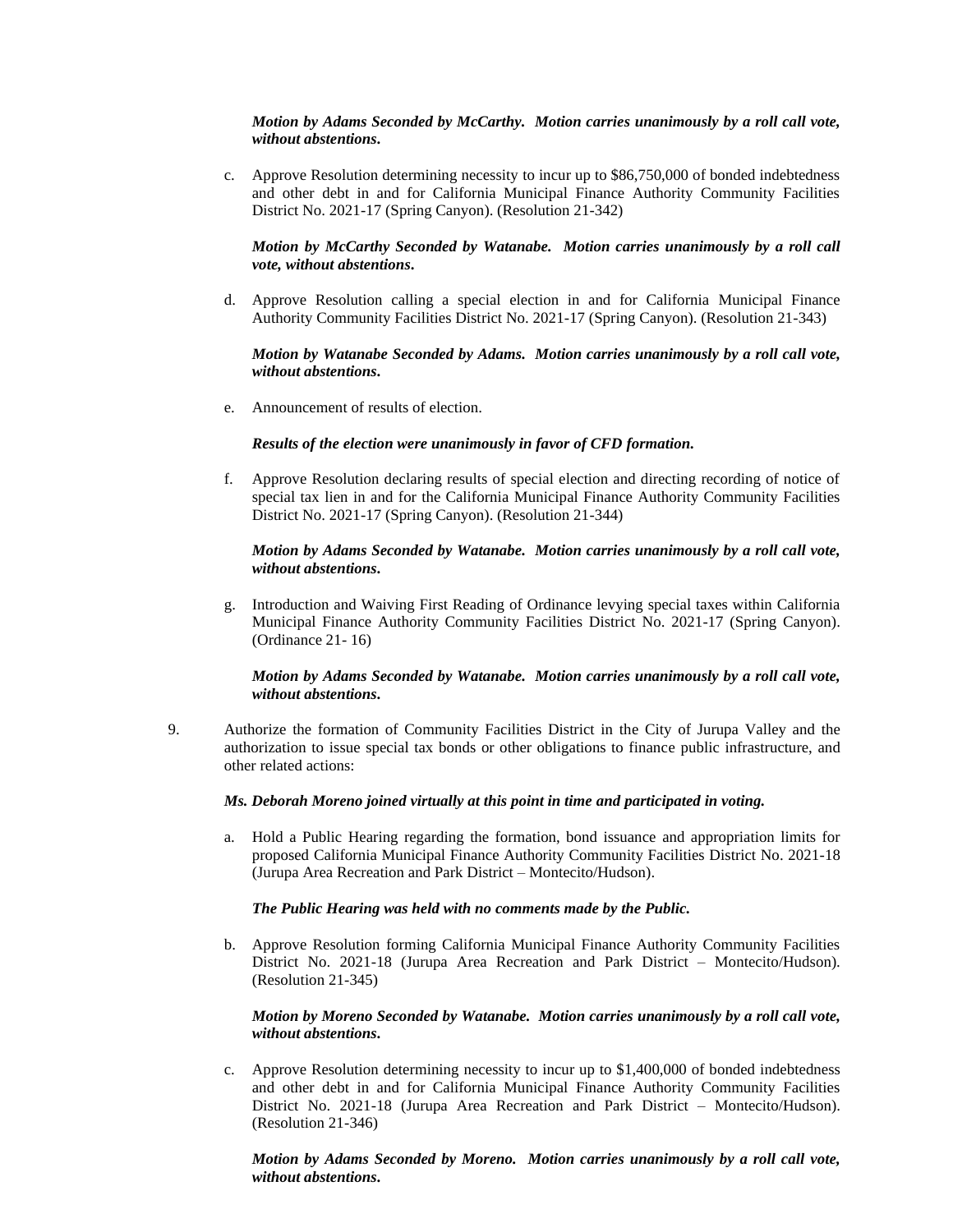d. Approve Resolution calling a special election in and for California Municipal Finance Authority Community Facilities Districts No. 2021-18 (Jurupa Area Recreation and Park District – Montecito/Hudson). (Resolution 21-347)

#### *Motion by Watanabe Seconded by Adams. Motion carries unanimously by a roll call vote, without abstentions***.**

e. Announcement of results of election.

#### *Results of the election were unanimously in favor of CFD formation.*

f. Approve Resolution declaring results of special election and directing recording of notice of special tax lien in and for the California Municipal Finance Authority Community Facilities District No2021-18 (Jurupa Area Recreation and Park District – Montecito/Hudson). (Resolution 21-348)

#### *Motion by Adams Seconded by Watanabe. Motion carries unanimously by a roll call vote, without abstentions***.**

g. Introduction and Waiving First Reading of Ordinance levying special taxes within California Municipal Finance Authority Community Facilities District No. 2021-18 (Jurupa Area Recreation and Park District – Montecito/Hudson). (Ordinance 21- 17)

#### *Motion by Watanabe Seconded by Moreno. Motion carries unanimously by a roll call vote, without abstentions***.**

- 10. Authorize the formation of Community Facilities District in the City of Rancho Cordova and the authorization to issue special tax bonds or other obligations to finance public infrastructure, and other related actions:
	- a. Hold a Public Hearing regarding the formation, bond issuance and appropriation limits for proposed California Municipal Finance Authority Community Facilities District No. 2021-19 (City of Rancho Cordova – Douglas 98, Phase 3).

#### *The Public Hearing was held with no comments made by the Public.*

b. Approve Resolution forming California Municipal Finance Authority Community Facilities District No. 2021-19 (City of Rancho Cordova – Douglas 98, Phase 3). (Resolution 21-349)

#### *Motion by Adams Seconded by Moreno. Motion carries unanimously by a roll call vote, without abstentions***.**

c. Approve Resolution determining necessity to incur up to \$4,900,000 of bonded indebtedness and other debt in and for California Municipal Finance Authority Community Facilities District No. 2021-19 (City of Rancho Cordova – Douglas 98, Phase 3). (Resolution 21-350)

#### *Motion by Moreno Seconded by Adams. Motion carries unanimously by a roll call vote, without abstentions***.**

d. Approve Resolution calling a special election in and for California Municipal Finance Authority Community Facilities District No. 2021-19 (City of Rancho Cordova – Douglas 98, Phase 3). (Resolution 21-351)

*Motion by Moreno Seconded by Adams. Motion carries unanimously by a roll call vote, without abstentions***.**

e. Announcement of results of election.

*Results of the election were unanimously in favor of CFD formation.*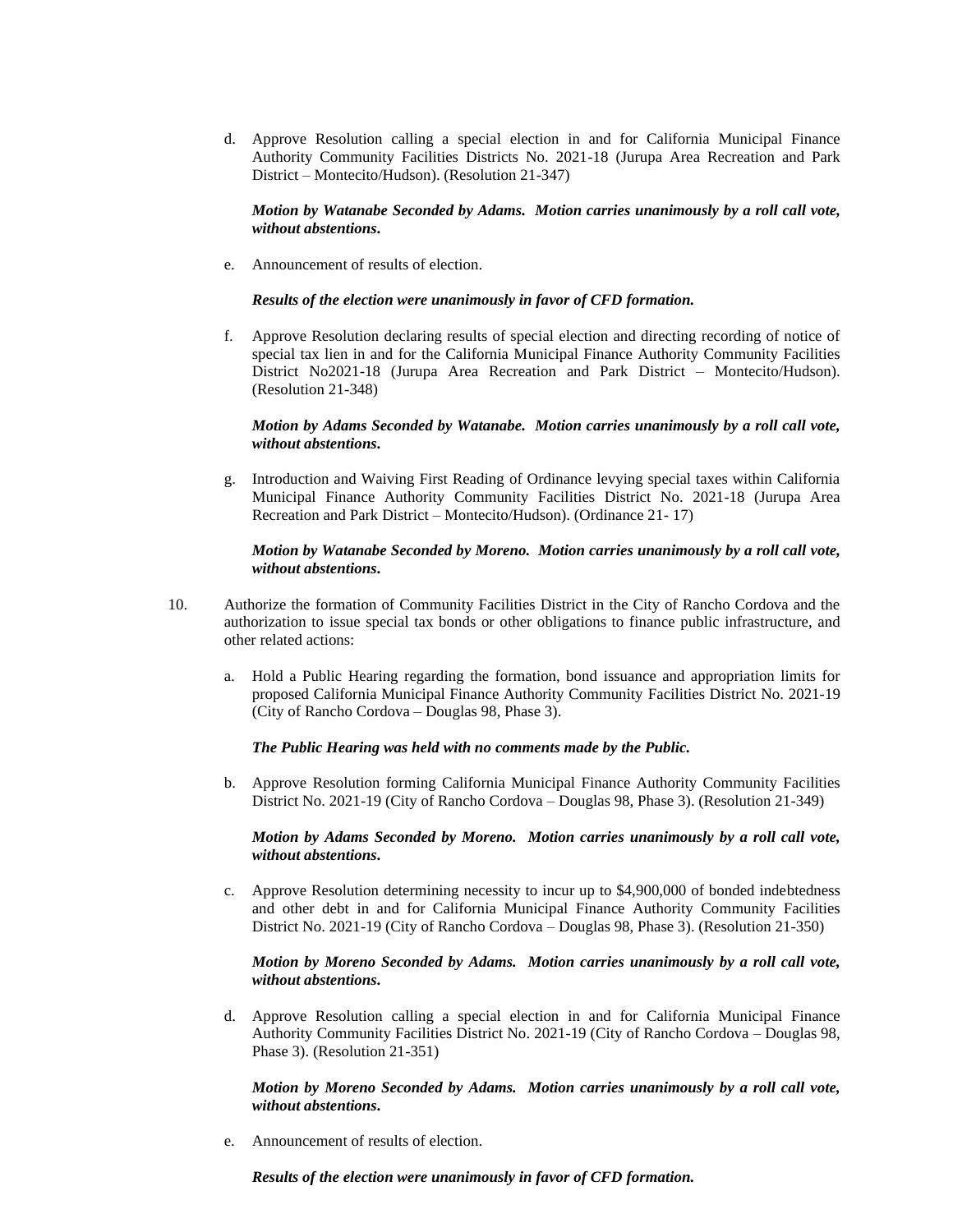f. Approve Resolution declaring results of special election and directing recording of notice of special tax lien in and for the California Municipal Finance Authority Community Facilities District No. 2021-19 (City of Rancho Cordova – Douglas 98, Phase 3). (Resolution 21-352)

*Motion by Adams Seconded by Moreno. Motion carries unanimously by a roll call vote, without abstentions***.**

g. Introduction and Waiving First Reading of Ordinance levying special taxes within California Municipal Finance Authority Community Facilities District No. 2021-19 (City of Rancho Cordova – Douglas 98, Phase 3). (Ordinance 21- 18)

*Motion by Moreno Seconded by McCarthy. Motion carries unanimously by a roll call vote, without abstentions***.**

# **C. INFORMATIONAL ITEMS FOR THE CMFA**

- 11. Administrative Issues.
	- a. Executive Director Report
	- b. Marketing Update
	- c. Membership Update
	- d. Transaction Update
	- e. Legislative Update
	- f. Legal Update

#### *Administrative issues were discussed.*

12. Adjournment.

*Motion by Moreno Seconded by Watanabe. Motion carries unanimously by a roll call vote, without abstentions***.**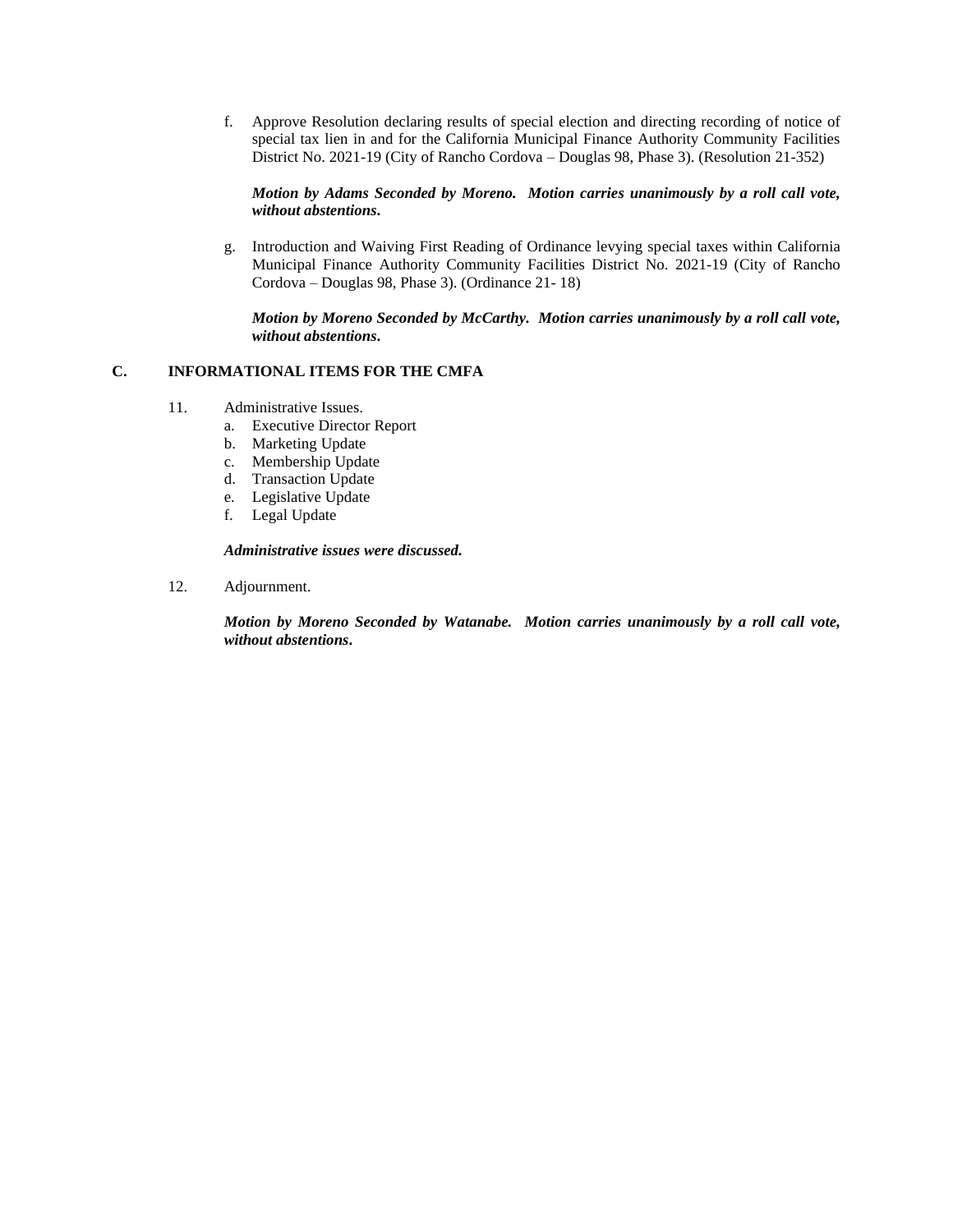

# **CALIFORNIA FOUNDATION FOR STRONGER COMMUNITIES**

# **Minutes**

Friday, December 10, 2021 @ 10:00 a.m.

2111 Palomar Airport Road, Suite 320, Carlsbad, CA 92011 **(Posted Only; Dial in below to Participate) Telephonic Meeting Only: Dial in Number: (669) 900-6833; 81708187434#**

# **A. PROCEDURAL ITEMS FOR THE CFSC**

- 1. Call to Order and Roll Call.
	- X Mr. Bob Adams Mr. Andrew Alexander (Alt.) Ms. Paula Connors \_\_\_\_\_\_\_ Ms. Joya De Foor (Alt.) X\_\_\_ Mr. Justin McCarthy X\_\_\_ Ms. Deborah Moreno
	- Ms. Faye Watanabe

*Executive Director, Edward Becker attended virtually. John Stoecker, Lee McCormick, Benjamin Barker Anthony Stubbs, and Travis Cooper, of Sierra Management Group, LLC attended virtually as financial advisors to the Authority. Ron Lee of Jones Hall, APLC, attended virtually as counsel to the Authority. Brian Haroldson of Jones Hall also attended virtually. Matthew France, Crystal Liu and Leann Balzac attended virtually as representatives of Sierra Management Group, LLC.*

2. Approve Minutes of the meeting(s) of the Board on November 19, 2021.

*Motion by Connors Seconded by McCarthy. Motion carries unanimously by a roll call vote, without abstentions***.**

3. Public Comment.

*None.*

# **B. ACTION ITEMS FOR THE CFSC**

- 4. Consent:
	- a. Adopt findings required by California Government Code Section  $54953(e)(3)$  for continuation of teleconference meetings.

*Motion by Connors Seconded by McCarthy. Motion carries unanimously by a roll call vote, without abstentions***.**

5. Discuss and Approve charitable donation recipients.

*The Board, by unanimous vote, approved a \$10,000 grant to Downtown Lincoln Association. Motion by Adams and Seconded by Connors; Motion carries unanimously by a roll call vote, without abstentions.* 

*The Board, by unanimous vote, approved a \$45,000 grant to Family Promise of the Verdugos. Motion by McCarthy and Seconded by Connors; Motion carries unanimously by a roll call vote, without abstentions.*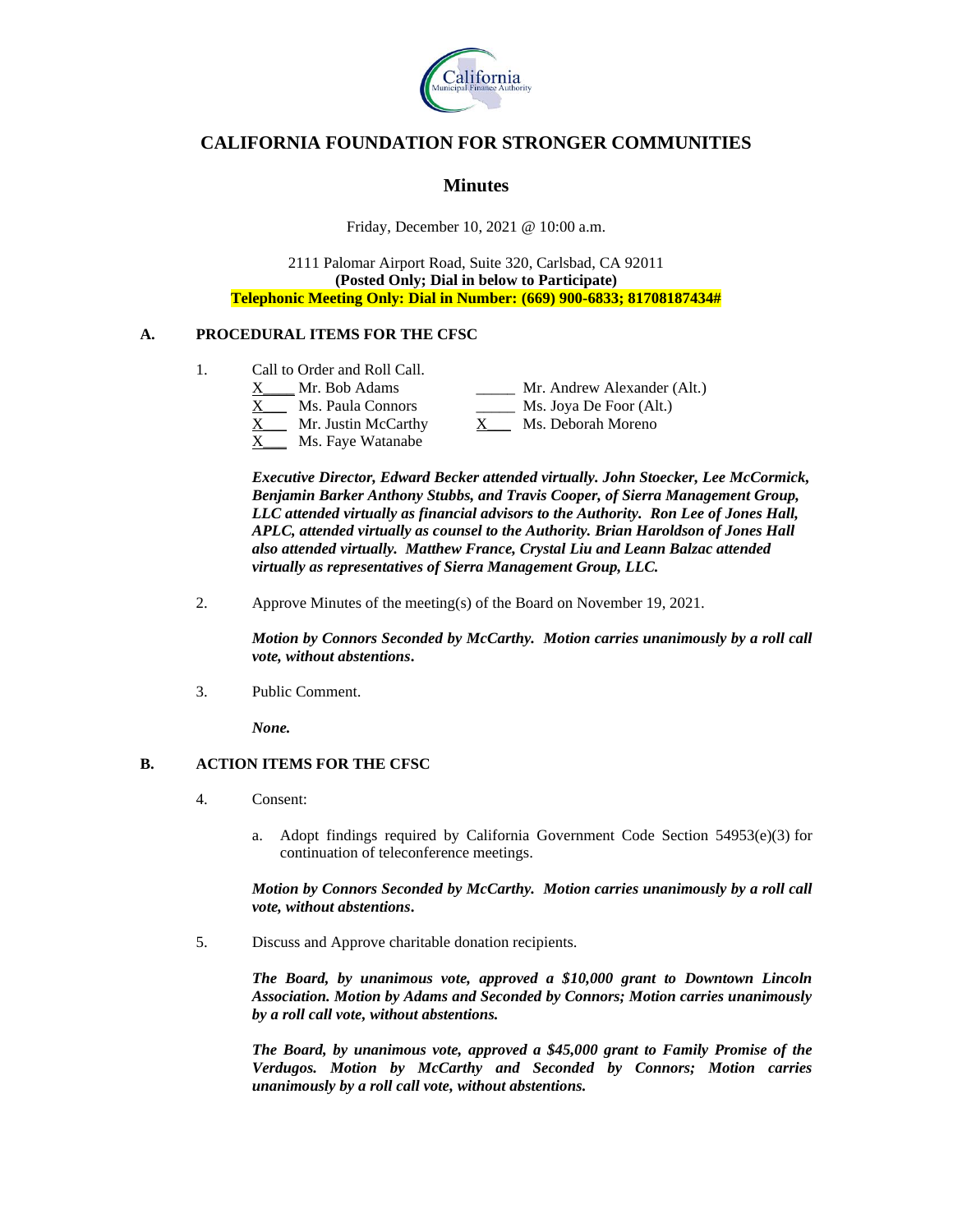*The Board, by unanimous vote, approved a \$25,000 grant to Goodwill Industries of Orange County-Tierney Center Veterans. Motion by Watanabe and Seconded by Connors; Motion carries unanimously by a roll call vote, without abstentions.* 

*The Board, by unanimous vote, approved a \$40,000 grant to Interval House. Motion by McCarthy and Seconded by Connors; Motion carries unanimously by a roll call vote, without abstentions.* 

*The Board, by unanimous vote, approved a \$30,000 grant to JMH-Anaheim Foundation, Inc. Motion by McCarthy and Seconded by Moreno; Motion carries unanimously by a roll call vote, without abstentions.* 

*The Board, by unanimous vote, approved a \$30,000 grant to Stanford Youth Solutions -mentoring program. Motion by McCarthy and Seconded by Connors; Motion carries unanimously by a roll call vote, without abstentions.* 

*The Board, by unanimous vote, approved a \$20,000 grant to Swords to Plowshares Veterans Rights Organization. Motion by Adams and Seconded by Connors; Motion carries unanimously by a roll call vote, without abstentions.* 

*The Board, by unanimous vote, approved a \$10,000 grant to TLC Child and Family Services. Motion by McCarthy and Seconded by Connors; Motion carries unanimously by a roll call vote, without abstentions.* 

*The Board, by unanimous vote, approved a \$25,000 grant to Veterans Legal Institute. Motion by Watanabe and Seconded by Connors; Motion carries unanimously by a roll call vote, without abstentions.* 

*The Board, by unanimous vote, approved a \$45,000 grant to WAWOS. Motion by Adams and Seconded by Connors; Motion carries unanimously by a roll call vote, without abstentions.* 

*The Board, by unanimous vote, approved a \$50,000 grant to Youth Mentoring Connection. Motion by McCarthy and Seconded by Connors; Motion carries unanimously by a roll call vote, without abstentions.* 

*The Board, by unanimous vote, approved a \$20,000 grant to Second Harvest Food Bank - San Joaquin. Motion by Adams and Seconded by Connors; Motion carries unanimously by a roll call vote, without abstentions.* 

*The Board, by unanimous vote, approved a \$20,000 grant to Second Harvest Food Bank - Orange County. Motion by McCarthy and Seconded by Watanabe; Motion carries unanimously by a roll call vote, without abstentions.* 

*The Board, by unanimous vote, approved a \$20,000 grant to Imperial Valley Food Bank. Motion by McCarthy and Seconded by Watanabe; Motion carries unanimously by a roll call vote, without abstentions.* 

*The Board, by unanimous vote, approved a \$10,000 grant to Family Promise of the Verdugos-Rapid Rehousing Program. Motion by Connors and Seconded by McCarthy; Motion carries unanimously by a roll call vote, without abstentions.* 

# **C. INFORMATIONAL ITEMS FOR THE CFSC**

6. Administrative Issues.